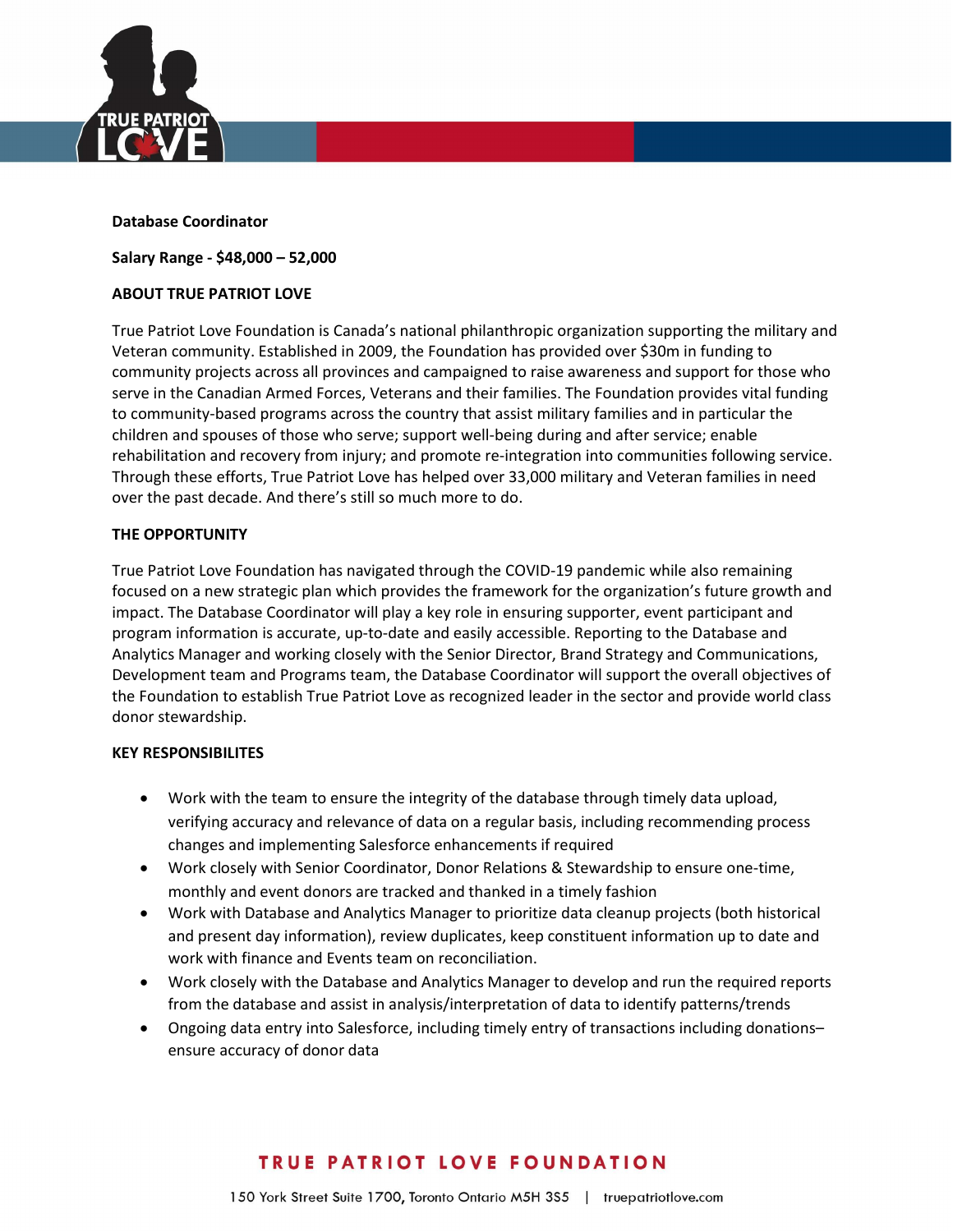

- Work with Programs team to ensure accurate input of grant applicant and program partner data into Salesforce and update grant reports & dashboards as needed
- Assist with Quarterly reporting development to track the effectiveness of fundraising programs.
- Assist with developing data segmentation to support marketing and annual giving campaigns
- Reconcile database records of transactions including donations and event transaction with financial accounting, in partnership with Finance and Events team
- Review and monitor Salesforce integrations to ensure they are functioning at full potential
- Work closely with Database and Analytics manager to review quarterly Critical updates and enhancements for Salesforce to allow for full database optimization
- Act as Foundation lead with online donation platform AKA Raisin, ensuring all forms are user friendly and engaging

### JOB REQUIREMENTS

- Minimum 2 years' experience in a database role, preferably in the non-profit sector
- Experience with Salesforce NPSP & Pardot
- Salesforce Administrator Certification is an asset but not a requirement
- Experience with online fundraising software
- Basic knowledge of or interest in learning some coding language (ie. Apex Code, HTML or SQL) would be an asset
- Ability to understand data structure and common methods in data transformation
- Strong attention to detail and analytical skills with the ability to collect, organise, analyse, and disseminate significant amounts of information with clear communication and accuracy
- Demonstrated strong client/customer service orientation with the ability to understand and respond to various expectations from diverse stakeholders;
- Ability to manage multiple projects with various timelines and handle competing, changing priorities
- Flexibility to attend evening and weekend events on occasion
- Passion or understanding of the Canadian military an asset

To apply for this role, please submit a cover letter and resume to hr@truepatriotlove.com by June 30, 2021 indicating "Database Coordinator" in the email subject line.

Due to the current COVID-19 pandemic, all interviews will take place virtually. The incumbent will have flexibility to work remotely from home or in the Toronto office once permitted.

True Patriot Love welcomes and encourages applications from people of all abilities. Accommodations are available on request for candidates taking part in all aspects of the selection process.

# **TRUE PATRIOT LOVE FOUNDATION**